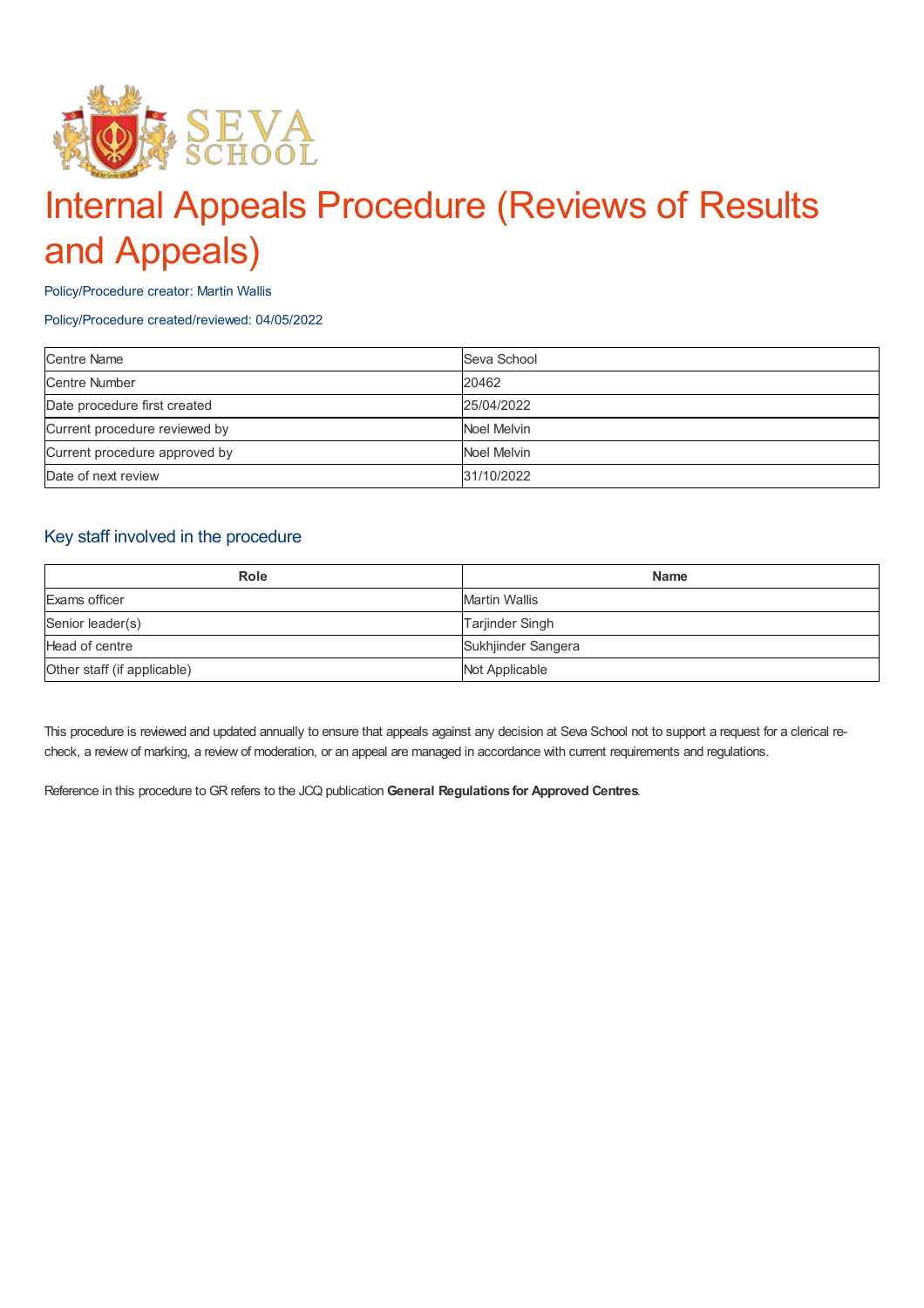## Introduction

Following the issue of results, awarding bodies make post-results services available (see below for details of how these are managed at Seva School)

If teaching staff at Seva School or a candidate (or his/her parent/carer) have a concern that a result may not be accurate, post-results services may be considered.

The JCQ post-results services currently available are detailed below.

#### **Reviewsof Results** (RoRs):

- Service 1 (Clerical re-check) This is the only service that can be requested for objective tests (multiple choice tests)
- Service 2 (Review of marking)
- Priority Service 2 (Review of marking) This service is only available for externally assessed components of GCE A-level specifications (an individual awarding body may also offer this priority service for other qualifications)
- Service 3 (Review of moderation) This service is not available to an individual candidate

#### **Access to Scripts** (ATS):

- Copies of scripts to support reviews of marking
- Copies of scripts to support teaching and learning

## Purpose of the procedure

The purpose of this procedure is to confirm the arrangements at Seva School for dealing with candidate appeals against any centre decision not to support a clerical re-check, a review of marking, a review of moderation, or an appeal.

This procedure ensures compliance with JCQ regulations (GR 5.13) which state that centres must have available for inspection purposes and draw to the attention of candidates and their parents/carers, a written internal appeals procedure to manage disputes when a candidate disagrees with a centre decision not to support a clerical re-check, a review of marking, a review of moderation or an appeal.

## Post-results services

At Seva School:

(updated 2021/22) Candidates are made aware of the arrangements for post-results services and the availability of senior members of centre staff immediately after the publication of results, before they sit any examinations

Candidates are made aware/informed by Not Applicable

Full details of the post-results services, internal deadline(s) for requesting a service and the fees charged (where applicable) are provided by the exams officer on results release day, if required

### Centre actions in response to a concern about a result

Where a concern is expressed that a particular result may not be accurate, Seva School will:

Look at the marks awarded for each component part of the qualification alongside any mark schemes, relevant result reports, grade boundary information etc., when made available by the awarding body, to determine if the concern may be justified

For **written** components that contributed to the final grade, Seva School will:

Where a place a university or college is at risk, consider supporting a request for a Priority Service 2 review of marking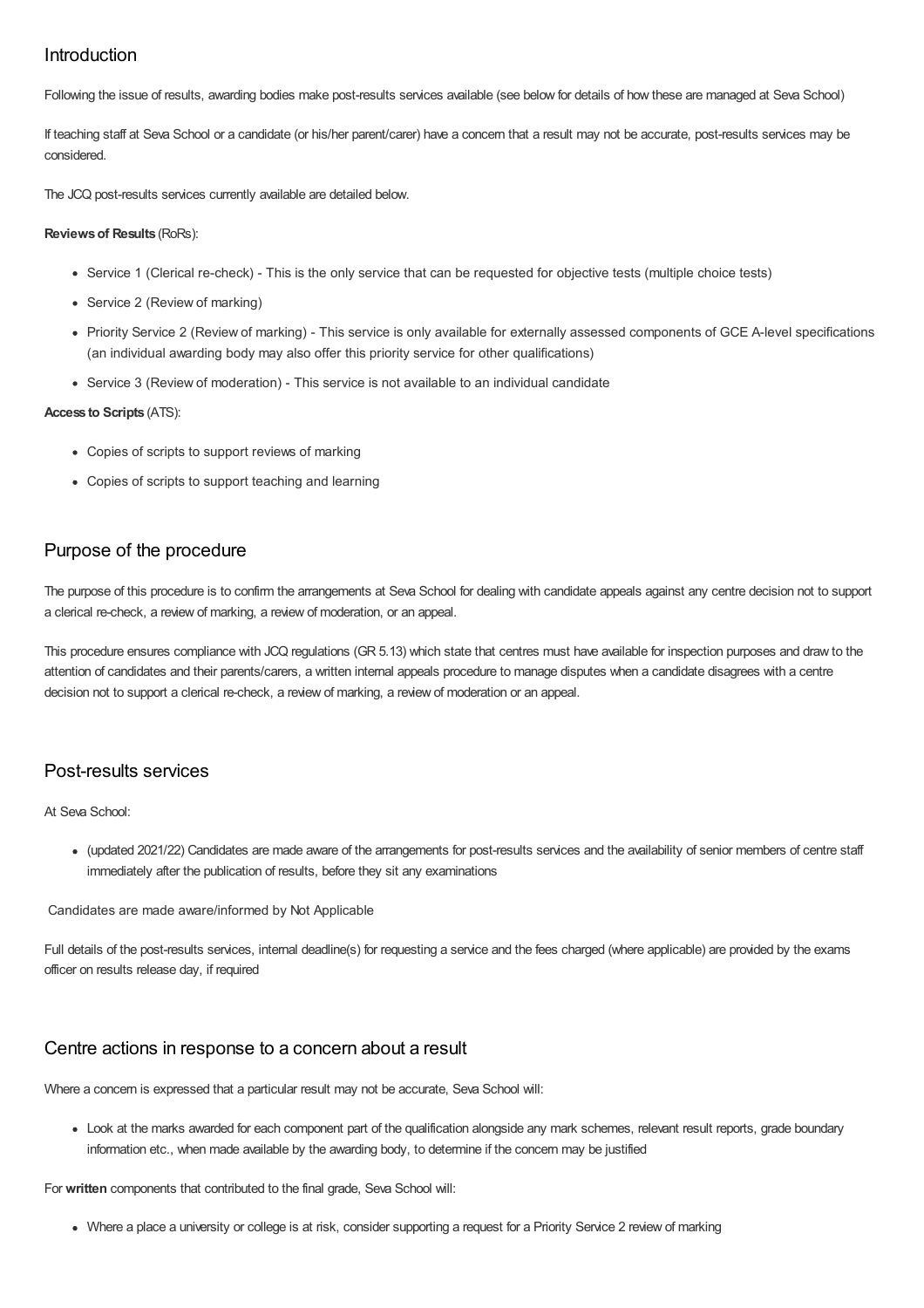In all other instances:

- Consider accessing the script by:
	- (where the service is made available by the awarding body) requesting a priority copy of the candidate's script to support a review of marking by the awarding body deadline OR
	- (where the option is made available by the awarding body) viewing the candidate's marked script online to consider if requesting a review of marking is appropriate
- Collect written consent/permission from the candidate to access the script
- On access to the script, consider if it is felt that the agreed mark scheme has been applied correctly in the original marking and if the centre considers there are any errors in the marking
- Support a request for the appropriate Review of Results service (clerical re-check or review of marking) if any error is identified
- Collect written consent from the candidate to request the Review of Results service before the request is submitted
- Where relevant, advise an affected candidate to inform any third party (such as a university or college) that a review of marking has been submitted to an awarding body

Additional centre-specific actions:

Not applicable

For **moderated** components that contributed to the final grade Seva School will:

- Confirm that a review of moderation cannot be undertaken on the work of an individual candidate or the work of candidates not in the original sample submitted for moderation
- Consult the moderator's report/feedback to identify any issues raised
- Determine if the centre's internally assessed marks have been accepted without change by the awarding body if this is the case, a Review of Results service 3 (Review of moderation) will not be available
- Determine if there are any grounds to submit a request for a review of moderation for all candidates in the original sample

Additional centre-specific actions:

Not applicable

## Candidate consent

#### Seva School will:

- Acquire written candidate consent (accepting informed consent via candidate email) in all cases before a request for a Review of Results service 1 or 2 (including priority service 2) is submitted to the awarding body
- Acquire informed candidate consent to confirm the candidate understands that the final subject grade and/or mark awarded following a clerical recheck or a review of marking, and any subsequent appeal, may be lower than, higher than, or the same as the result which was originally awarded
- Only collect candidate consent after the publication of results

Additional centre-specific actions:

Not applicable